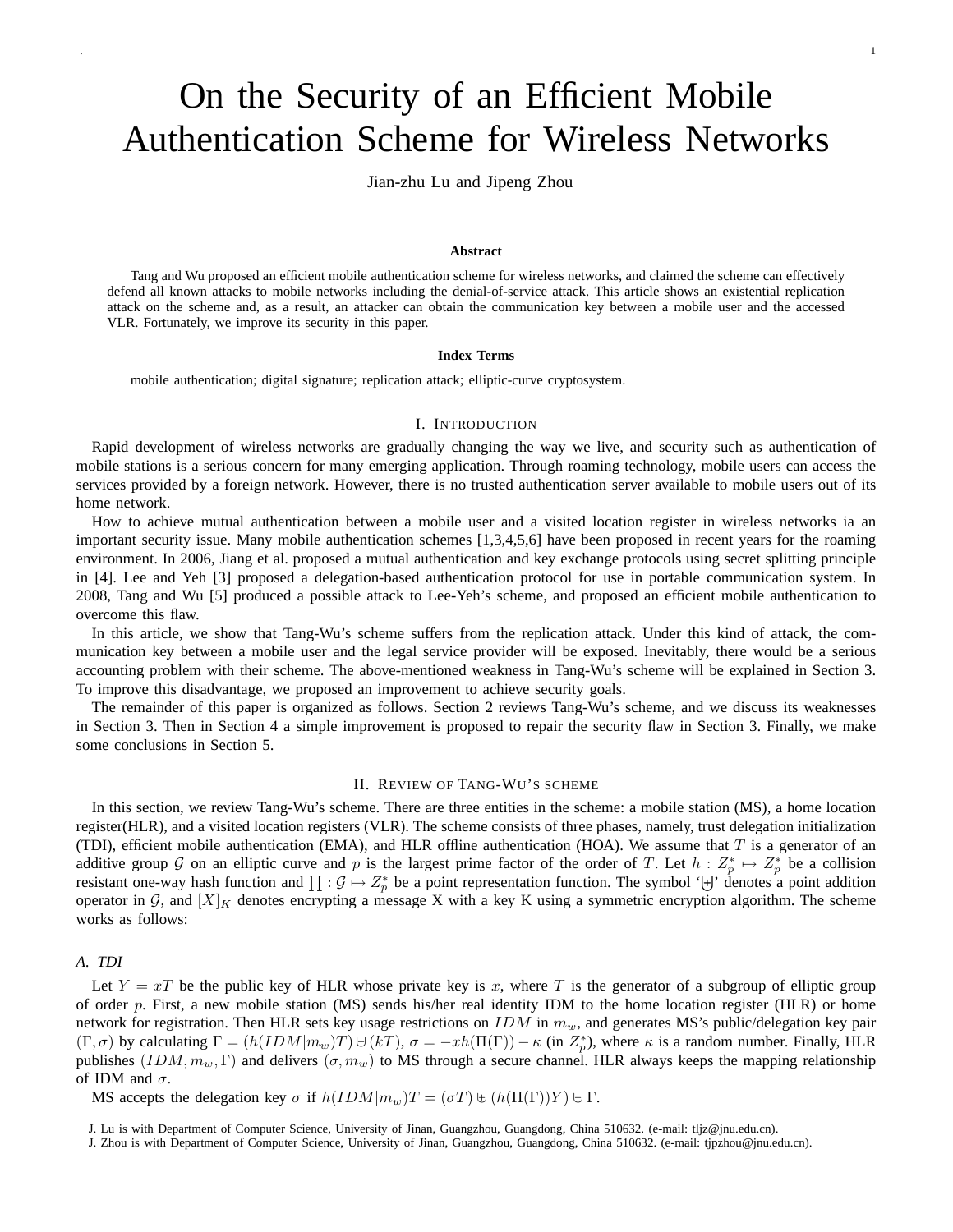

. <u>2</u>

Fig. 1. Message exchange of EMA protocol in Tang-Wu's scheme

#### *B. EMA*

Suppose there is a secure channel to protect the traffic between a VLR and the HLR. The mutual authentication between a MS and a VLR is achieved as follows, where the statement  $\{A \rightarrow B : M\}$  denotes that B receives a message M from A.

**Step 1**. MS  $\rightarrow$  VLR:  $S_1 = \{R, s, \text{IDH}, m_w, C, N\}$ MS computes

$$
C = [ck, ts, T_{exp}, N]_{\sigma}
$$
\n<sup>(1)</sup>

and

$$
R = kT,\tag{2}
$$

$$
s = \sigma - kh(\Pi(R)|N) \text{mod} p \tag{3}
$$

where ck is the communication key between MS and VLR,  $T_{exp}$  is the expiration time of communication key, and k and N are two random numbers. IDH is the identity of HLR. A timestamp  $ts$  is also selected by MS to counter replay attacks.

**Step 2.** VLR  $\rightarrow$  HLR:  $S_2 = \{IDM, C\}$ 

On receipt of message from MS, VLR checks the warrant  $m_w$  for restrictions, and authenticates MS by using the attached digital signature  $(R, s)$ .

$$
(sT)\biguplus \Gamma \biguplus (h(\prod(\Gamma))Y)\biguplus (h(\prod(R)|N)R)
$$
  
=  $h(\text{IDM}|m_w)T$  (4)

HLR passes the information from MS with the identity IDM in  $m_w$  and certificate C to HLR.

**Step 3**. HLR  $\rightarrow$  VLR:  $S_3 = \{C_{V,H}, [T_{V,M}]_{\sigma}\}\$ 

Let  $K_{V,H}$  be the session key between VLR and HLR, and IDV is the identity of VLR. VLR obtains the delegation key  $\sigma$ from the mapping database, and then decrypts decrypt C to obtain IDM,  $T_{exp}$ , ts, ck and N. Afterwards, HLR can compute  $C_{V,H} = [\text{IDM}, T_{exp}, ts, ck, N]_{K_{V,H}}$  and  $[T_{V,M}]_{\sigma}$ , where  $T_{V,M} = {\text{IDV}, N}$ .

**Step 4**. VLR  $\rightarrow$  MS:  $S_4 = \{[IDV, N, [T_{V,M}]_{\sigma}]\}_{ck}\}$ With the response from HLR, VLR can decrypt  $C_{V,H}$  with the session key  $K_{V,H}$  to obtain IDM,  $T_{exp}$ , ts, ck and N. After checking the validity of expiration timestamp  $T_{exp}$  and consistence of N, VLR can send  $[IDV, N, [T_{V,M}]_{\sigma}]_{ck}$  to MS for authentication.

MS decrypts the received message and  $[T_{V,M}]_{\sigma}$  using ck and  $\sigma$ , respectively. By the consistence of IDV and N, MS can authenticate VLR.

# *C. HOA*

In order to enhance the efficiency, while ck is not expired based on ts and  $T_{exp}$ , MS who stays with the same VLR picks two new random numbers  $k'$ ,  $\tilde{N}$  to compute

$$
R'=k'T,\tag{5}
$$

$$
s' = \sigma - k'h(\Pi(R)|\tilde{N})\text{mod}p\tag{6}
$$

Whereafter, MS sends  $\{m_w | R'|s' | IDH | \tilde{N} \}$  to VLR for authentication.

# III. THE REQUEST REPLICATION ATTACK

In this section we point out that the EMA protocol in Tang-Wu's scheme suffers from the request replication attack.

In EMA, communication key ck depends only on ts,  $T_{exp}$  and N; therefore, it is determined after  $S_1$  is sent. An adversary with a compatible radio receiver/transmitter can easily eavesdrop ongoing radio communication link from the MS to a VLR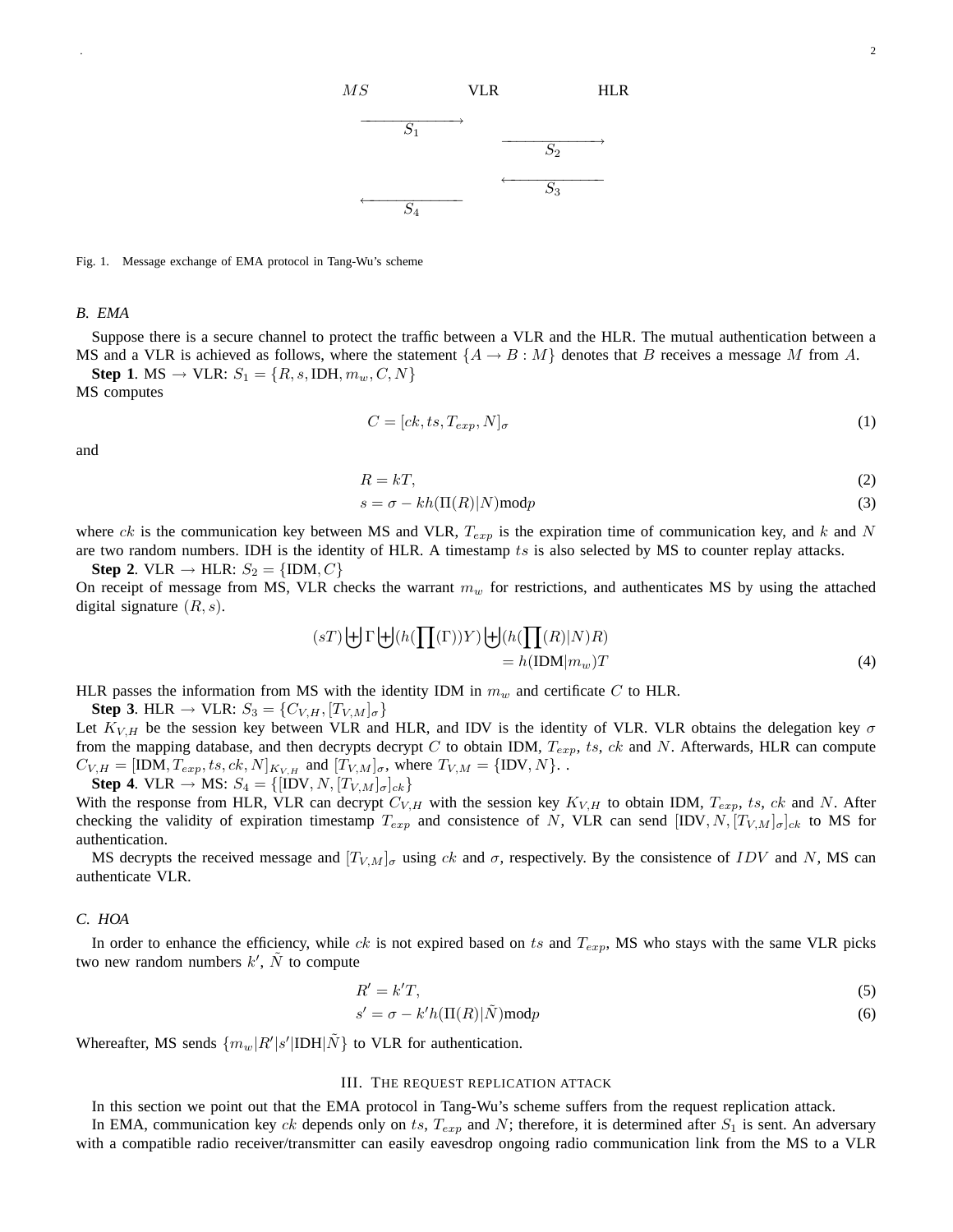

Fig. 2. Message exchange in the request replication attack for Tang-Wu's scheme

to gain the MS's request  $S_1$ . The request replication attack takes place when the adversary puts a replica of  $S_1$  in a controlled VLR, and we denote this controlled VLR by VLR' with identification IDV'.

Under control of the adversary, VLR' establishs a session key  $K_{V',H}$  with the HLR of MS, and sends the message,  $S_2$ , with the identity IDM in  $m_w$  and certificate C to the HLR at the same time that the accessed VLR does (After the EMA protocol shown in Fig.1, the share communication key  $ck$  between MS and the accessed VLR is established).

Step 2'. 
$$
IDV' \rightarrow HLR : S'_2 = \{IDM, C\}.
$$

It is obvious that the HLR can decrypt the  $ck$  and N encapsulated in C by using  $\sigma$ , and then send  $C'_{V,H} = [\text{IDM}, T_{exp}, ts, ck, N]_{K_{V',H}}$ and  $[T'_{V,M}]_{\sigma} = [IDV', N]_{\sigma}$  to VLR'.

Step 3'.HLR 
$$
\rightarrow
$$
 VLR' :  $S_3' = \{C'_{V,H}, [T'_{V,M}]_{\sigma}\}$  (7)

After VLR' receives  $S'_3$  (from HLR), which is defined as in (7), it successfully obtains the communication key ck by decrypting  $C'_{V,H}$  with the session key  $K_{V',H}$ . Subsequently, the adversary can get the services from the VLR by impersonating the MS. Note that VLR' is unable to transmit HLR's acknowledgment  $[T'_{V,M}]_{\sigma}$  to the MS. It is straightforward to see that the accessed VLR, MS and HLR cannot know the fact that the communication key  $ck$  is compromised.

#### IV. MODIFICATION

In this section, we show a simple but possible solution by slightly modifying the original protocol.

#### *A. Simple Idea*

Because the original certificate  $C = [ck, ts, N, T_{exp}, N]_{\sigma}$  can be used as an evidence to assure whether the MS's identity is correct, this value needs to be modified in a way to bind ck with the VLR. To do so, we set  $C = [ck, ts, N, T_{exp}, N, IDV]_{\sigma}$ instead of old one in Step 1 of EMA phase. Moreover, in order to protect against replay attacks, MS sends a one-time digital signature in  $S_1$  to the VLR. During the digital signature generation, we replace N with IDH $||m_w||C||N||ts$  in (3). Here, the request message of MS is  $S_1 = \{R, s, \text{IDH}, m_w, C, N, ts\}.$ 

#### *B. Analysis*

We will describe how our proposed scheme can resist the impersonation attacks in this subsection.

*Proposition 1:* Our proposed improved scheme can resist the impersonation attacks.

*Proof:* In our improved scheme, HLR obtains  $[ck, ts, N, T_{exp}, N, IDV]_{\sigma}$  instead of  $[ck, ts, N, T_{exp}, N, J_{\sigma}$ . Therefore, HLR can verify whether the VLR identity is consistent with the designated IDV in  $C$ . Thus, The request of adversary is refused by HLR. Besides, altering the identity IDV in  $[ck, ts, N, T_{exp}, N, IDV]_{\sigma}$  is also intractable if the symmetric encryption algorithm is secure such as AES. Therefore, the impersonation attack cannot succeed.

### V. CONCLUSIONS

In this paper, we discuss the properties of security in the mobile authentication scheme for wireless networks. The analysis has shown that the security issues in the previous schemes can be solved in a very simple way.

# ACKNOWLEDGMENT

We would like to thank the professor Kefei Chen at Shanghai Jiaotong university for careful reading the paper. His useful suggestions improved the quality of the paper.